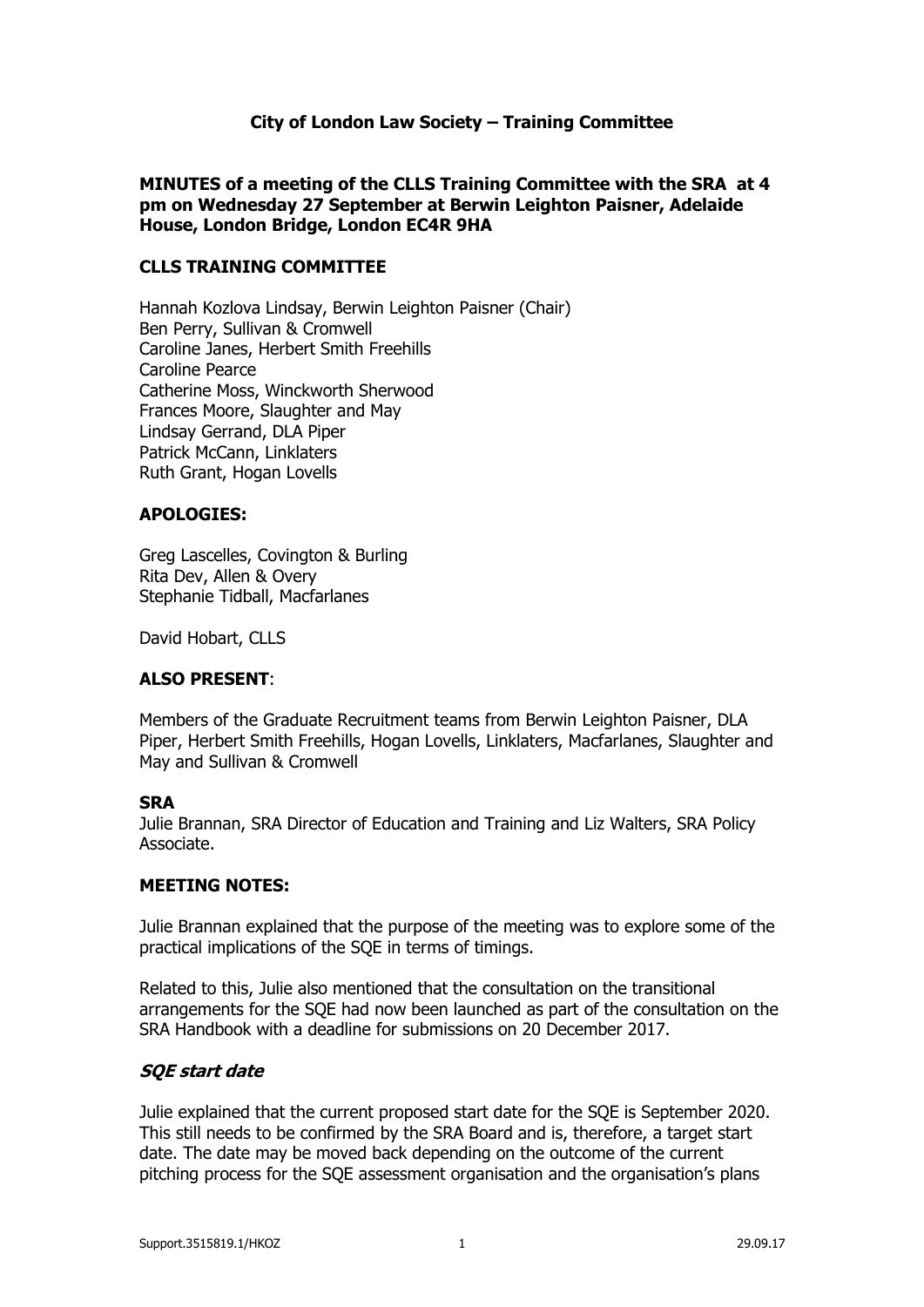for piloting and testing. Julie also explained that this date is being driven by the need for the SQE assessment to be in place for those seeking to qualify under the apprenticeship route from September 2020.

## **Existing qualification route long-stop date**

Assuming the September 2020 start date for the SQE, the SRA is proposing that the last date on which aspiring solicitors will be able to start the process to qualification under the existing route (either QLD or CPE) will be the 2019/20 academic year. On that basis the proposed longstop date for the existing route to qualification will be 2031. This will leave enough time for students to take the QLD and LPC on a parttime basis. During this period the SRA is proposing that the equivalent means route to qualification will also remain in place.

## **Implications of running parallel approaches to qualification**

Julie asked whether the firms would want to have recruits in the same cohort qualifying under the old and new systems. The consensus in the room was that firms would not want this because there would be a significant cost to running two systems in parallel and it would be unattractive to have people in the same intake being treated differently.

Therefore, firms are likely to switch to the new approach for all their recruits on the earliest date that the non-law students have to go on to the new system.

# **Expectation for numbers taking SQE in 2020**

Julie explained that it may be that only a small number may be sitting the SQE in academic year 2020- 21: as anyone completing a law degree would only have the summer months to prepare. Those taking the SQE in academic year 2020-21 are likely to comprise apprentices and overseas lawyers. Some traditional QLD students may choose to take the SQE instead of the LPC, to save themselves money and because of the wider work experience which it will open up. But it will depend on what training is then available to them.

## **Recruitment messaging**

Given that firms are already talking to first year law and non-law students on campus there was a discussion about what, at this stage, the firms could say to the students interested in qualifying as solicitors. Julie suggested that firms should give the following messages:

- Assuming the 2020 target date is not moved, these students will have the opportunity to qualify under the new system, but may continue under the old system, too, at their choice. Firms who offer students a training contract before they have chosen either SQE or LPC may direct them along one route or the other, so students should make sure they discuss this with their target firms; and
- An explanation of what the system might look like.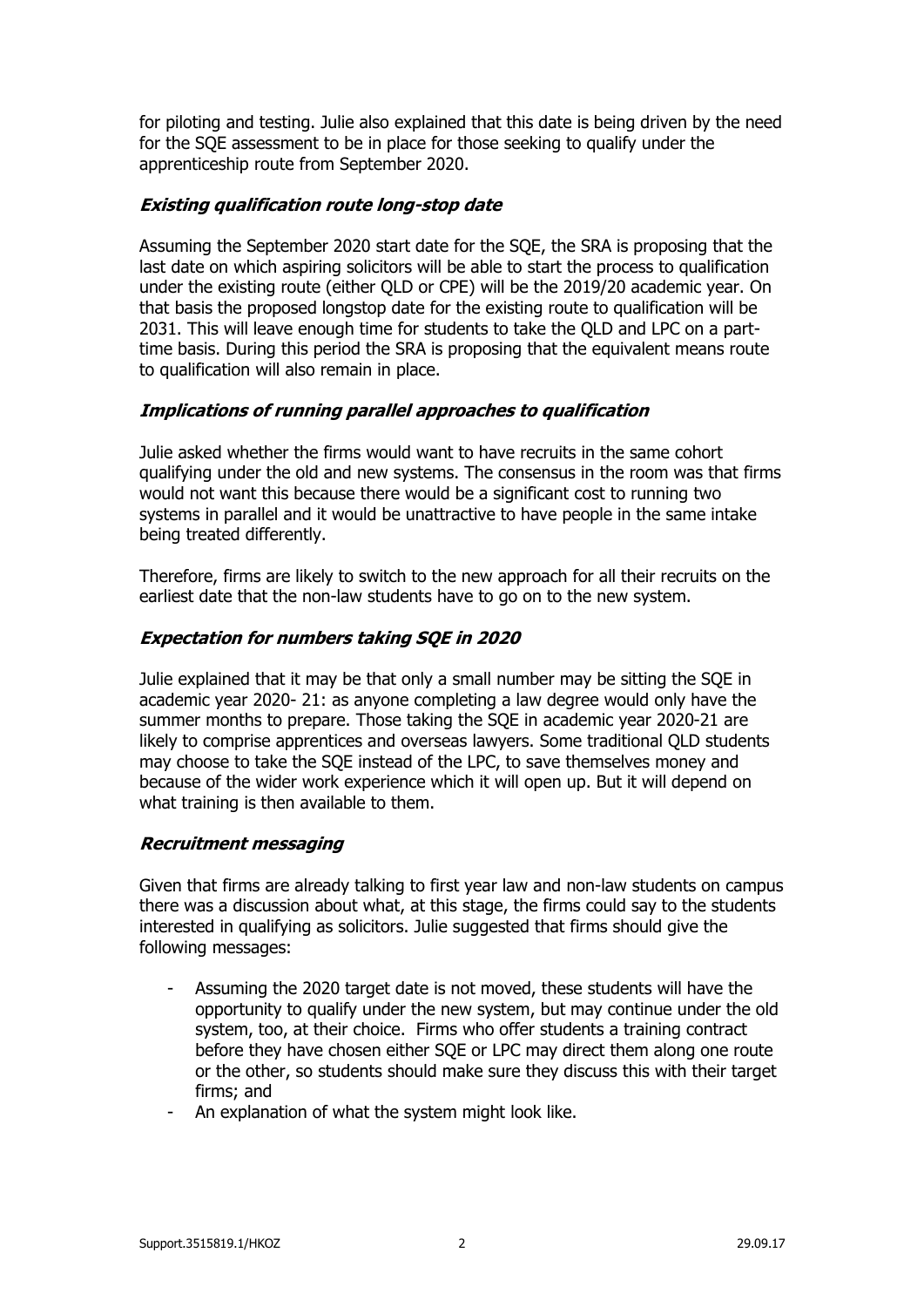# **Uncertainty regarding the start date for the SQE**

The firms raised concerns about the uncertainty created by the lack of a confirmed start date for the SQE. The firms explained that they would need a significant lead-in period to prepare for the new approach to qualification after the start date is announced. There was uncertainty about how much time would be needed, views ranged from at least 24 -30 months.

## **Designing preparatory courses for the SQE**

There was a discussion about what additional information was needed for firms and providers to start designing their SQE preparation courses. The firms expressed the view that more information is needed on the syllabus so that they can understand how much time will need to be devoted to the courses.

Julie believes that work can already start on designing the courses, since the assessments will be based on the Statement of Solicitor Competence, the Statement of Legal Knowledge, and the draft Assessment Specification. However, Julie also confirmed that there was still work to be done in terms some of the detail of the syllabus, including looking at the balance between procedural and substantial knowledge being examined in the SQE.

## **Transition and the timings for the SQE assessments**

Liz Walters shared the attached frameworks with the firms and the discussion that followed was in the context of these frameworks.

## **Timing for the SQE1 assessment**

Julie explained that the current intention is to run two assessment windows for the SQE1 assessment, although in the future the SRA aspires to moving to an on demand assessment process.

Based on the assumption that firms would still want trainees to arrive in September and March, the SRA suggested that the two SQE1 assessment windows could be in May/June and November/December, respectively. This would allow for law graduates to complete an SQE1 preparation course and for time between the completion of the SQE1 and the start of the qualifying work experience for law firms to cover/teach the topics currently included as part of the electives in the LPC, should they wish to.

## **Timing for the SQE2 assessments**

Julie suggested that these might run in September and March. Whilst Julie thought that substantial work experience would be required to pass SQE2, she did not think that a lengthy preparation course would be needed. Julie suggested that something akin to a weekend mock course could suffice if candidates had had the opportunity to develop their skills in the workplace. Julie also suggested that the SQE2 could be modularised, so that, for example, the litigation module might be completed immediately after a contentious seat.

The consensus from the firms was that it would be helpful to have more assessment slots, in case people were unable to pass first time round. It was also thought that